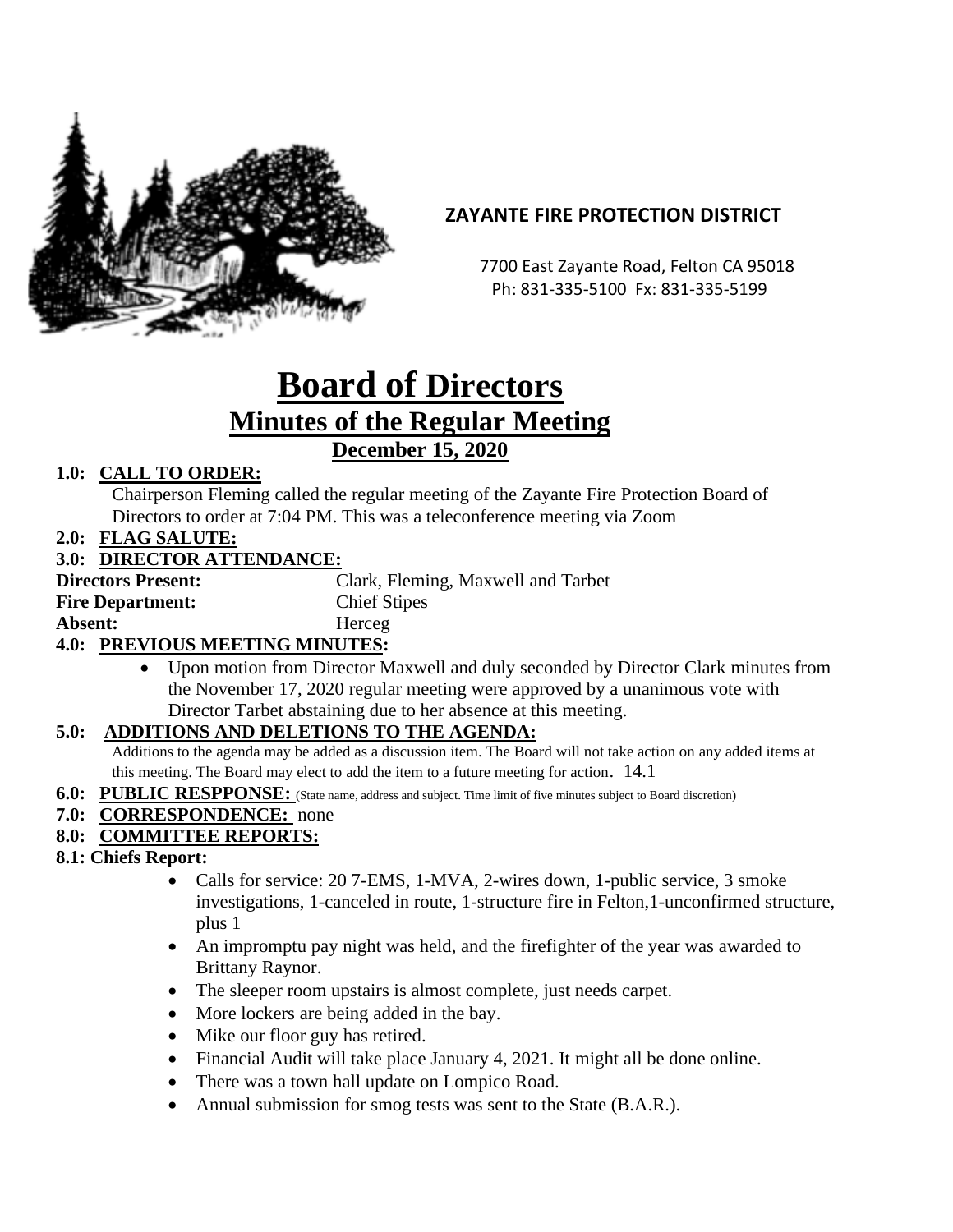• CFERS and NFIRS were sent to the State.

## **8.2: SLV District Council:** Didn't meet.

## **8.3: County Chiefs/EMSIA:**

- Upgrades at the County training center
- Basic Firefighter Academy Training will start January 10, 2021. The first 3 weeks will be all Zoom.
- Yellow Fire hasn't worked well for years but some work has been done on it and it seems to be better now. The County is looking for solutions.
- Debre Flow plan discussed.
- End of month working on rezoning
- Hazmat techs are running low
- **SCCFAIG**-Canceled
- **EMSIA** EMS chief is retiring, and they are looking for a replacement
- The rest of the meeting was taken up with COVID issues.
- **8.4: Operations Section:** nothing
- **8.5: Training Section:** nothing

## **9.0: OLD BUSINESS:**

**9.1:** Covid-19 numbers have gone up; County is back in the Purple. There will be no training for the rest of the year. One on one training is happening, but it makes training challenging. **9.2:** Posting and Policy 2400 postponed until the next meeting.

#### **10.0: NEW BUSINESS:**

**10.1:** Upon motion by Director Maxwell and duly seconded by Director Clark, Resolution 471- 10-20, A resolution establishing Zayante Fire Protection District Appropriation Limit for Fiscal Year 2020-2021 was approved by a unanimous vote.

#### **11.0: POLICY AND PLANNING**: (As necessary for the District to perform its function as required by law.)

#### **11.1: Goals for 2020 Chief and District**

• None

## **12.0: OTHER BUSINESS:**

• Directors Maxwell and Fleming were sworn in as Directors to the Fire Board. Director Herceg will be sworn in later.

## **13.0: BUDGET AND BILLS:**

## **13.1: Approval of Bills:**

- Upon motion by Director Maxwell and duly seconded by Director Tarbet bills in the amount of \$2,175.17 were approved for payment by a unanimous vote.
- Upon motion by Director Clark and duly seconded by Director Fleming, bills in the amount of \$1,137.63 were approved for payment by a unanimous vote.
- Upon motion by Director Tarbet and duly seconded by Director Maxwell, bills in the amount of \$2,307.80 were approved for payment by a unanimous vote.
- Payroll: Director Fleming will stop by the station this week to approved payroll periods 24 and 25.

## **14.0: PERSONNEL:**

• 7 new Firefighters have been approved for appointment once they have passed their physical. These new Firefighters are, John Bradley, Ryan Masters, Chris Amos, Joseph Graf, Andrew Hagen, Chad Broughton, Santiago Rodriquez.

## **15 .0: ROUND TABLE:**